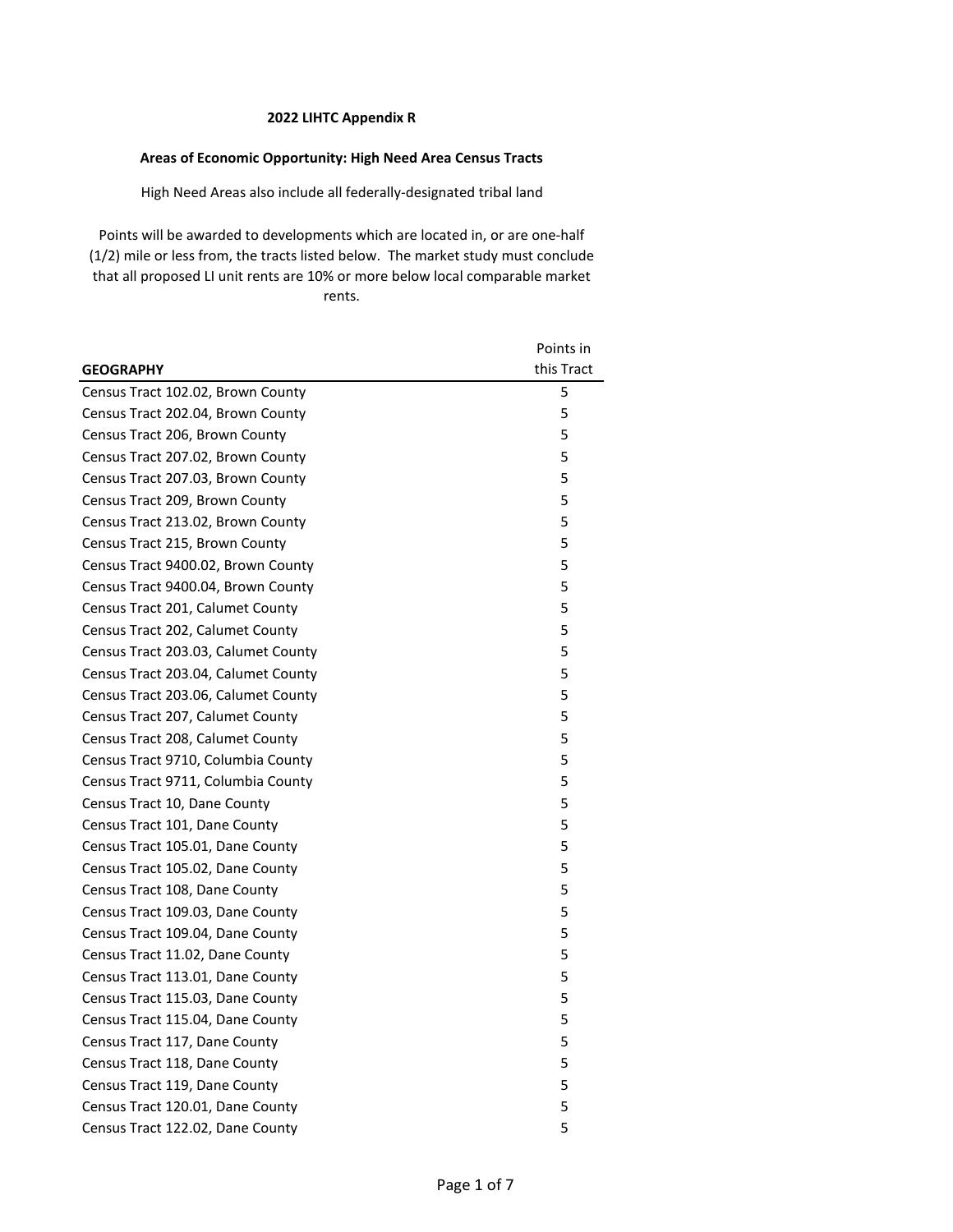# **Areas of Economic Opportunity: High Need Area Census Tracts**

High Need Areas also include all federally-designated tribal land

|                                        | Points in  |
|----------------------------------------|------------|
| <b>GEOGRAPHY</b>                       | this Tract |
| Census Tract 123, Dane County          | 5          |
| Census Tract 124, Dane County          | 5          |
| Census Tract 125.01, Dane County       | 5          |
| Census Tract 125.02, Dane County       | 5          |
| Census Tract 130, Dane County          | 5          |
| Census Tract 132, Dane County          | 5          |
| Census Tract 133.01, Dane County       | 5          |
| Census Tract 133.02, Dane County       | 5          |
| Census Tract 23.01, Dane County        | 5          |
| Census Tract 24.01, Dane County        | 5          |
| Census Tract 26.03, Dane County        | 5          |
| Census Tract 28, Dane County           | 5          |
| Census Tract 30.01, Dane County        | 5          |
| Census Tract 31, Dane County           | 5          |
| Census Tract 4.02, Dane County         | 5          |
| Census Tract 5.04, Dane County         | 5          |
| Census Tract 7, Dane County            | 5          |
| Census Tract 9.01, Dane County         | 5          |
| Census Tract 9602, Dodge County        | 5          |
| Census Tract 9608, Dodge County        | 5          |
| Census Tract 9612, Dodge County        | 5          |
| Census Tract 9619, Dodge County        | 5          |
| Census Tract 417, Fond du Lac County   | 5          |
| Census Tract 9601, Green County        | 5          |
| Census Tract 9504, Iowa County         | 5          |
| Census Tract 1007, Jefferson County    | 5          |
| Census Tract 1012.02, Jefferson County | 5          |
| Census Tract 1017.02, Jefferson County | 5          |
| Census Tract 14, Kenosha County        | 5          |
| Census Tract 22, Kenosha County        | 5          |
| Census Tract 25, Kenosha County        | 5          |
| Census Tract 26.01, Kenosha County     | 5          |
| Census Tract 102.01, La Crosse County  | 5          |
| Census Tract 102.02, La Crosse County  | 5          |
| Census Tract 11.02, Marathon County    | 5          |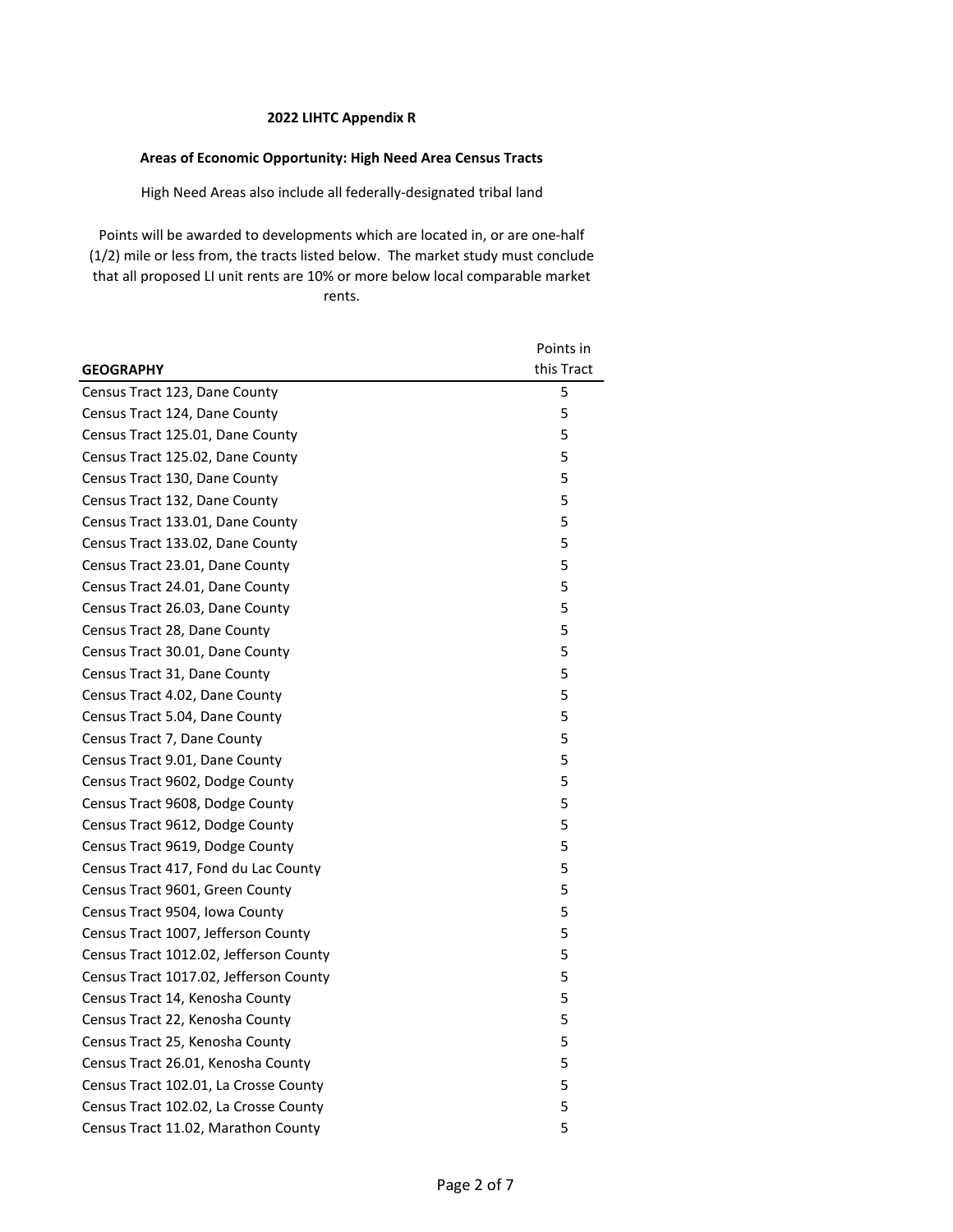# **Areas of Economic Opportunity: High Need Area Census Tracts**

High Need Areas also include all federally-designated tribal land

|                                        | Points in  |
|----------------------------------------|------------|
| <b>GEOGRAPHY</b>                       | this Tract |
| Census Tract 12.01, Marathon County    | 5          |
| Census Tract 12.02, Marathon County    | 5          |
| Census Tract 13, Marathon County       | 5          |
| Census Tract 19, Marathon County       | 5          |
| Census Tract 20, Marathon County       | 5          |
| Census Tract 1007, Milwaukee County    | 5          |
| Census Tract 1013, Milwaukee County    | 5          |
| Census Tract 1203, Milwaukee County    | 5          |
| Census Tract 1402.02, Milwaukee County | 5          |
| Census Tract 1503.01, Milwaukee County | 5          |
| Census Tract 1603, Milwaukee County    | 5          |
| Census Tract 1704, Milwaukee County    | 5          |
| Census Tract 1872, Milwaukee County    | 5          |
| Census Tract 1873, Milwaukee County    | 5          |
| Census Tract 210, Milwaukee County     | 5          |
| Census Tract 211, Milwaukee County     | 5          |
| Census Tract 3.04, Milwaukee County    | 5          |
| Census Tract 351, Milwaukee County     | 5          |
| Census Tract 501.01, Milwaukee County  | 5          |
| Census Tract 56, Milwaukee County      | 5          |
| Census Tract 57, Milwaukee County      | 5          |
| Census Tract 701, Milwaukee County     | 5          |
| Census Tract 902, Milwaukee County     | 5          |
| Census Tract 907, Milwaukee County     | 5          |
| Census Tract 908, Milwaukee County     | 5          |
| Census Tract 909, Milwaukee County     | 5          |
| Census Tract 910, Milwaukee County     | 5          |
| Census Tract 911, Milwaukee County     | 5          |
| Census Tract 1013, Oconto County       | 5          |
| Census Tract 105, Outagamie County     | 5          |
| Census Tract 106.01, Outagamie County  | 5          |
| Census Tract 106.02, Outagamie County  | 5          |
| Census Tract 108, Outagamie County     | 5          |
| Census Tract 109, Outagamie County     | 5          |
| Census Tract 112, Outagamie County     | 5          |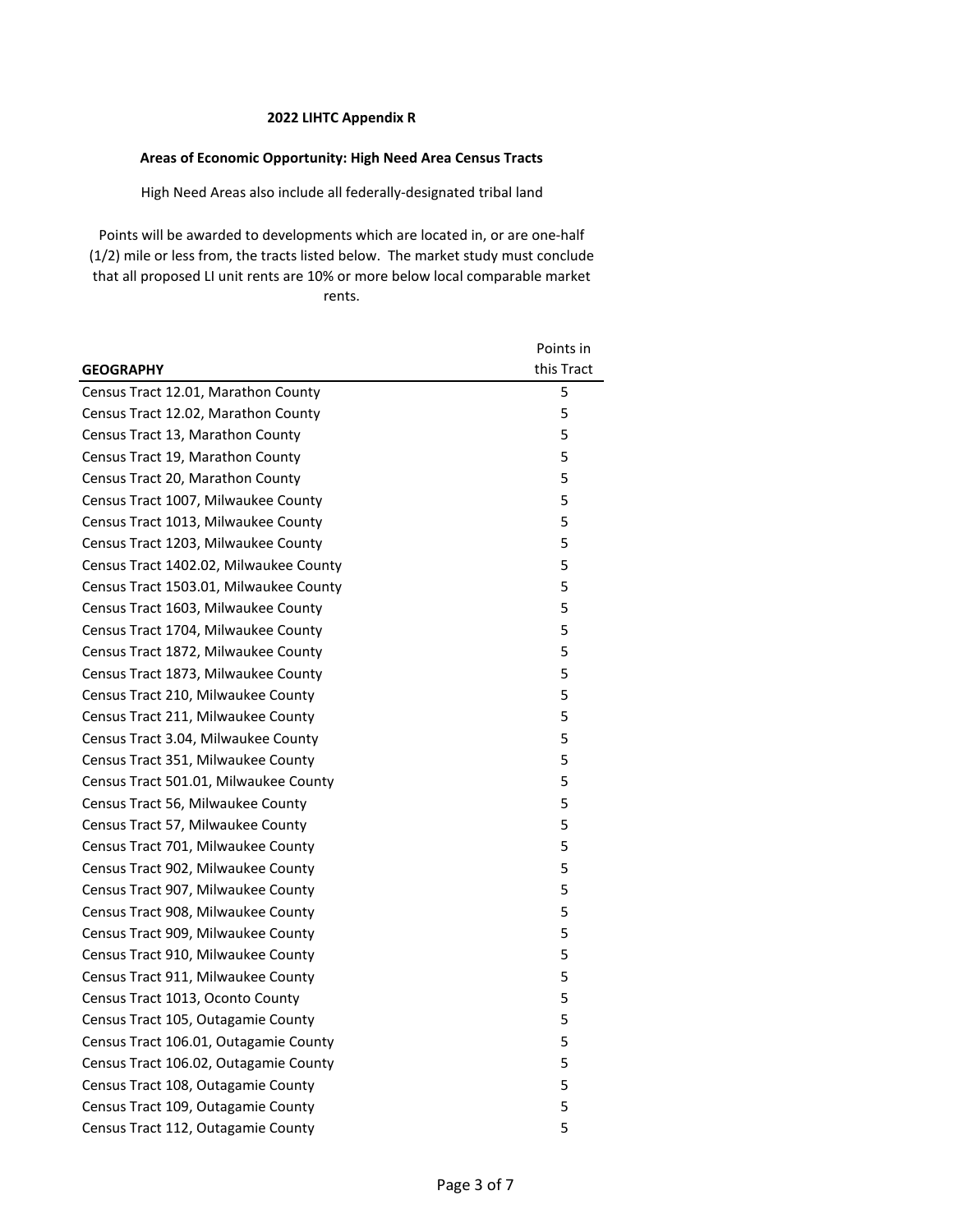# **Areas of Economic Opportunity: High Need Area Census Tracts**

High Need Areas also include all federally-designated tribal land

|                                       | Points in  |
|---------------------------------------|------------|
| <b>GEOGRAPHY</b>                      | this Tract |
| Census Tract 115.01, Outagamie County | 5          |
| Census Tract 117, Outagamie County    | 5          |
| Census Tract 120, Outagamie County    | 5          |
| Census Tract 121, Outagamie County    | 5          |
| Census Tract 125.03, Outagamie County | 5          |
| Census Tract 126.01, Outagamie County | 5          |
| Census Tract 126.02, Outagamie County | 5          |
| Census Tract 127, Outagamie County    | 5          |
| Census Tract 129.01, Outagamie County | 5          |
| Census Tract 129.02, Outagamie County | 5          |
| Census Tract 131, Outagamie County    | 5          |
| Census Tract 133, Outagamie County    | 5          |
| Census Tract 9400, Outagamie County   | 5          |
| Census Tract 6501.01, Ozaukee County  | 5          |
| Census Tract 6503, Ozaukee County     | 5          |
| Census Tract 6602.01, Ozaukee County  | 5          |
| Census Tract 9607.01, Portage County  | 5          |
| Census Tract 15.01, Racine County     | 5          |
| Census Tract 15.04, Racine County     | 5          |
| Census Tract 16.02, Racine County     | 5          |
| Census Tract 17.02, Racine County     | 5          |
| Census Tract 18.01, Racine County     | 5          |
| Census Tract 18.02, Racine County     | 5          |
| Census Tract 19, Racine County        | 5          |
| Census Tract 20.01, Racine County     | 5          |
| Census Tract 27.01, Racine County     | 5          |
| Census Tract 27.02, Racine County     | 5          |
| Census Tract 9.01, Racine County      | 5          |
| Census Tract 13.03, Rock County       | 5          |
| Census Tract 10.01, Sauk County       | 5          |
| Census Tract 10.02, Sauk County       | 5          |
| Census Tract 7, Sauk County           | 5          |
| Census Tract 101, Sheboygan County    | 5          |
| Census Tract 102, Sheboygan County    | 5          |
| Census Tract 108, Sheboygan County    | 5          |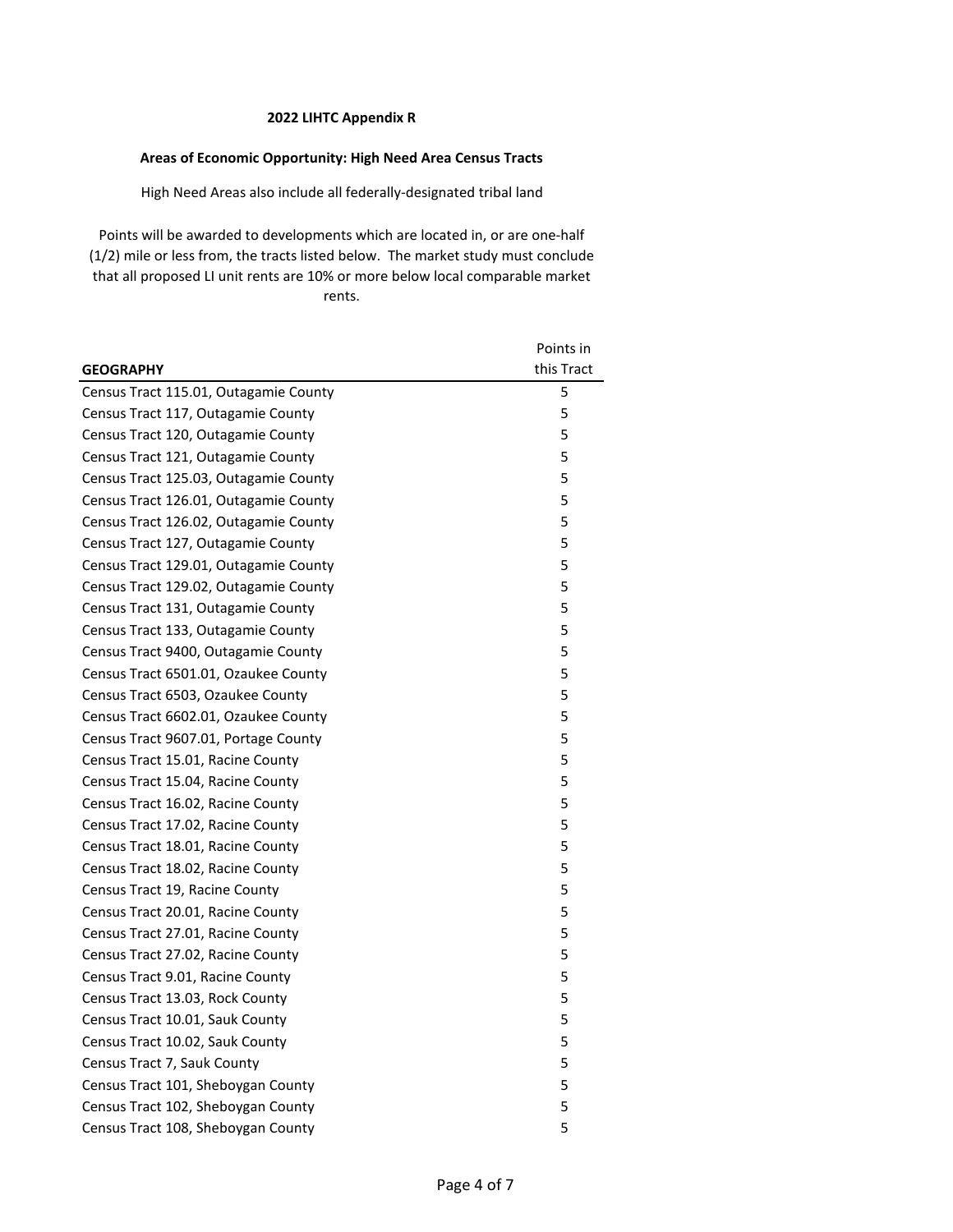## **Areas of Economic Opportunity: High Need Area Census Tracts**

High Need Areas also include all federally-designated tribal land

|                                         | Points in  |
|-----------------------------------------|------------|
| <b>GEOGRAPHY</b>                        | this Tract |
| Census Tract 1202.01, St. Croix County  | 5          |
| Census Tract 1202.02, St. Croix County  | 5          |
| Census Tract 1203, St. Croix County     | 5          |
| Census Tract 1205.02, St. Croix County  | 5          |
| Census Tract 1206, St. Croix County     | 5          |
| Census Tract 1209.01, St. Croix County  | 5          |
| Census Tract 1209.04, St. Croix County  | 5          |
| Census Tract 1210, St. Croix County     | 5          |
| Census Tract 1006, Trempealeau County   | 5          |
| Census Tract 7.01, Walworth County      | 5          |
| Census Tract 4001.02, Washington County | 5          |
| Census Tract 4001.03, Washington County | 5          |
| Census Tract 4201.05, Washington County | 5          |
| Census Tract 4201.06, Washington County | 5          |
| Census Tract 4301, Washington County    | 5          |
| Census Tract 4401.03, Washington County | 5          |
| Census Tract 4401.05, Washington County | 5          |
| Census Tract 4401.06, Washington County | 5          |
| Census Tract 4501.03, Washington County | 5          |
| Census Tract 4501.04, Washington County | 5          |
| Census Tract 4501.05, Washington County | 5          |
| Census Tract 4501.06, Washington County | 5          |
| Census Tract 4601.01, Washington County | 5          |
| Census Tract 4601.02, Washington County | 5          |
| Census Tract 4701, Washington County    | 5          |
| Census Tract 4702.02, Washington County | 5          |
| Census Tract 4702.04, Washington County | 5          |
| Census Tract 2001.03, Waukesha County   | 5          |
| Census Tract 2003, Waukesha County      | 5          |
| Census Tract 2004, Waukesha County      | 5          |
| Census Tract 2005, Waukesha County      | 5          |
| Census Tract 2007, Waukesha County      | 5          |
| Census Tract 2008.01, Waukesha County   | 5          |
| Census Tract 2009.01, Waukesha County   | 5          |
| Census Tract 2009.02, Waukesha County   | 5          |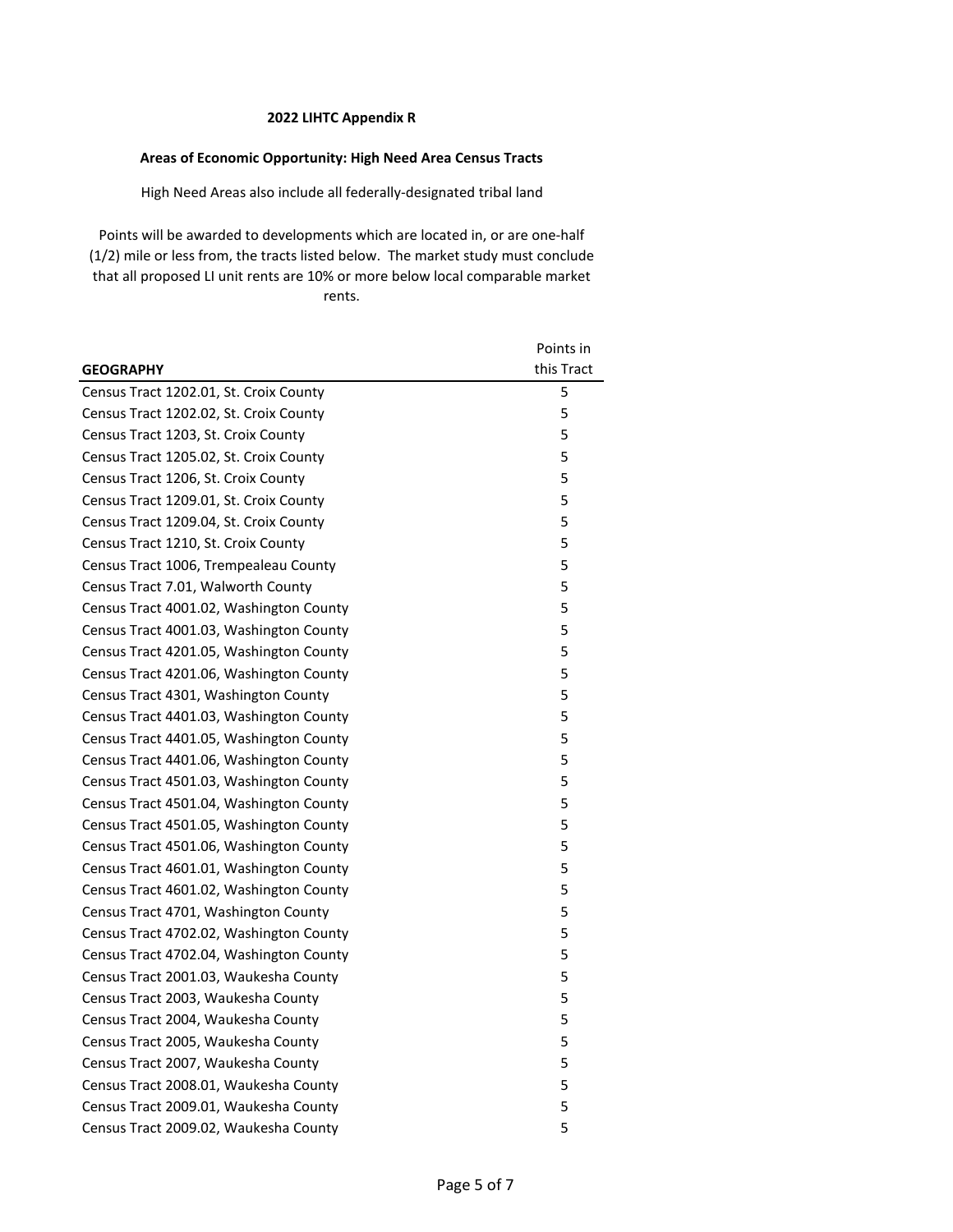# **Areas of Economic Opportunity: High Need Area Census Tracts**

High Need Areas also include all federally-designated tribal land

|                                       | Points in  |
|---------------------------------------|------------|
| <b>GEOGRAPHY</b>                      | this Tract |
| Census Tract 2010, Waukesha County    | 5          |
| Census Tract 2011.01, Waukesha County | 5          |
| Census Tract 2011.02, Waukesha County | 5          |
| Census Tract 2012.01, Waukesha County | 5          |
| Census Tract 2013, Waukesha County    | 5          |
| Census Tract 2015.03, Waukesha County | 5          |
| Census Tract 2015.04, Waukesha County | 5          |
| Census Tract 2015.05, Waukesha County | 5          |
| Census Tract 2016, Waukesha County    | 5          |
| Census Tract 2017.01, Waukesha County | 5          |
| Census Tract 2017.04, Waukesha County | 5          |
| Census Tract 2018, Waukesha County    | 5          |
| Census Tract 2019, Waukesha County    | 5          |
| Census Tract 2021.01, Waukesha County | 5          |
| Census Tract 2021.02, Waukesha County | 5          |
| Census Tract 2022.01, Waukesha County | 5          |
| Census Tract 2024, Waukesha County    | 5          |
| Census Tract 2033.04, Waukesha County | 5          |
| Census Tract 2033.05, Waukesha County | 5          |
| Census Tract 2034.03, Waukesha County | 5          |
| Census Tract 2034.05, Waukesha County | 5          |
| Census Tract 2034.06, Waukesha County | 5          |
| Census Tract 2036.02, Waukesha County | 5          |
| Census Tract 2038.02, Waukesha County | 5          |
| Census Tract 2038.03, Waukesha County | 5          |
| Census Tract 2038.04, Waukesha County | 5          |
| Census Tract 2039.01, Waukesha County | 5          |
| Census Tract 2039.02, Waukesha County | 5          |
| Census Tract 2040.03, Waukesha County | 5          |
| Census Tract 2045.01, Waukesha County | 5          |
| Census Tract 17, Winnebago County     | 5          |
| Census Tract 18.01, Winnebago County  | 5          |
| Census Tract 18.04, Winnebago County  | 5          |
| Census Tract 27, Winnebago County     | 5          |
| Census Tract 30, Winnebago County     | 5          |